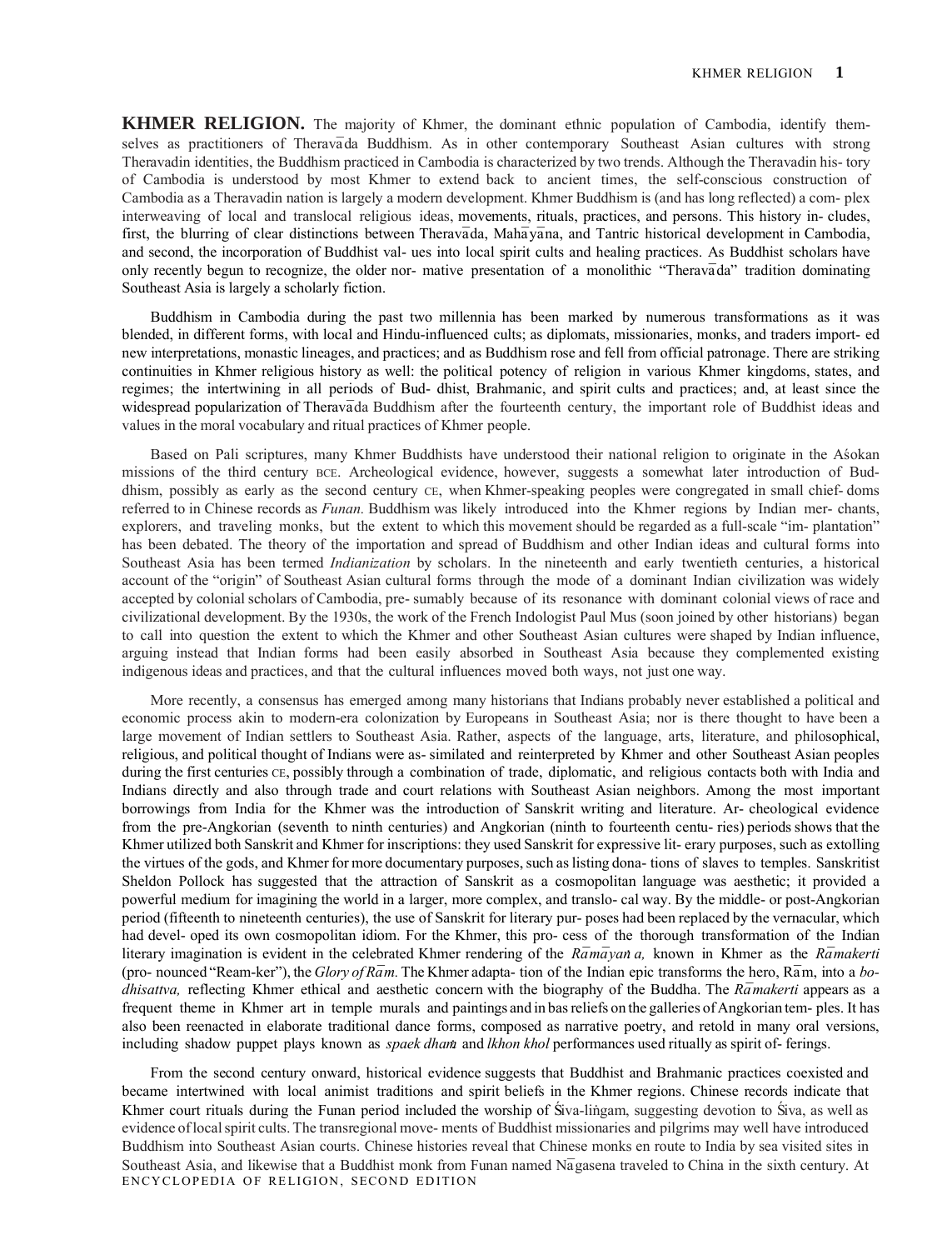## **2** KHMER RELIGION

Oc-Eo, a port city of the Funan era, arche-ologists have discovered Buddha images associated with the Mahayana tradition.

Epigraphic records of religious life began to appear in the seventh century, during the period referred to as *pre-Angkor,* when the Khmer regions were apparently dominated by a group of chiefdoms or kingdoms referred to in Chinese sources as *Chen-la.* These inscriptions, primarily composed in Khmer and Sanskrit, suggest that the pre-Angkorian rulers were for the most part devotees of Siva or Visinu. Contempo- rary historians warn against over-interpreting this evidence to suppose that an Indian-like "Hinduism" was in existence. Rather, drawing on persuasive linguistic evidence, Michael Vickery has pointed to the practice among pre-Angkor Khmer of attributing Indian names to their own indigenous deities.

These inscriptions also suggest the simultaneous prac- tice or at least the presence of diverse religions, including Buddhism, which was tolerated and to different degrees sup- ported by most pre-Angkorian rulers. Buddhism was appar- ently practiced alongside or synthesized into the activities of indigenous cults with some Indian features. These sources also reveal that pre-Angkorian Buddhist influences were drawn from India, China, Sri Lanka, and other parts of Southeast Asia, such as Dvaravati and Champa, with more than one form of Buddhism in evidence. Numerous Avalokites vara figures, as well as a reference to the name *Loke´svara* in an inscription from 791 (found in present-day Siemreap), indicate Mahayanist influence. Yet some early Pali inscriptions from the pre-Angkor period have also been found along with Sri Lankan and Dvaravati style Buddha im- ages showing Theravadin presence.

The end of the pre-Angkor period was a period of politi- cal and economic expansion and centralization in the Khmer region. As kings enlarged their territories, the Khmer politi- cal linking of king and deity began to emerge, a concept re- ferred to in Sanskrit inscriptions as *devaraja*, which may have grown out of older indigenous traditions linking rulers and local deities of the earth. This association developed more fully during the Angkor period, starting with the kingship of Jayavarman II (802–854). While the ideological details of the *devara ja* cults remain unclear—whether or to what ex- tent kings understood themselves as embodied deities or as supplicants to or patrons of particular deities remains con- tested—scholars have surmised that the considerable politi- cal and economic influence wielded by Angkorian kings was inseparable from their close ties to cycles of agricultural pro- duction and fertility, their roles as moral exemplars and pro- tectors and patrons of religious life. These dimensions of kingship were manifested in the building projects un- dertaken by the Angkorian kings, in reservoirs, images, and mountain temples such as Angkor Vatt, the fabulous reli-gious monument constructed by  $S\bar{u}$  ryavarman II (1113– c.1150) and dedicated to Vis $n u$ .

Most of the early Angkorian kings were Saivites or devo- tees of Harihara, a Khmer deity incorporating aspects of both S´iva and Vis n u. But Mahayana Buddhism was also in evi- dence and became increasingly connected with royal patron- age and political power during the Angkorian period. Yaso- varman, regarded as the founder of Angkor (889–900), dedicated hermitages to Siva, Vis $\pi$ u, and the Buddha; Ra $\pi$ jendravarman II (c. 944–968), Jayavarman V (c. 968–1001), Su ryavarman I (1001–1050), and Jayavarman VI (1080–1107) all patronized Buddhism in addition to other religious cults. Mahayana Buddhism came to the forefront, however, toward the end of Angkorian predominance, dur- ing the reign of Jayavarman VII (1181–c.1218). Historian David Chandler has suggested that Jayavarman VII may have developed an interest in Mahayana Buddhism during a stay in Champa, where Mahayana Buddhism was flourishing. In-fluenced by Buddhist ideas, Jayavarman VII followed a peri- od of bloody warfare in his reign by constructing public works, such as rest houses, hospitals, and reservoirs, as well as the temples Ta Prohm and Preah Kan to honor his parents in combination with the goddess of wisdom, Prajñaparamita, and the Bodhisattva Lokeśvara (symbolizing compassion). He also erected the Bayon temple in the center of his capital containing the central image of the Buddha, with four-faced images of Lokesvara on its towers and exteriors, an image that has been widely associated in modern times with Cam- bodian identity and with a widespread romantic fascination with Angkor. This image has sometimes been interpreted as a likeness of Jayavarman VII as well, possibly representing a further reinterpretation of the earlier *devara ja* concept, now connecting king and *bodhisattva*.

During the eleventh to thirteenth centuries, as inhabitants of the Southeast Asian maritime regions were adopting Islam, people in mainland areas, including Cambodia, were turning to Therava da Buddhism. Although there is a general- ly acknowledged acceptance among scholars of the "ascen- dancy" of Therava da Buddhist ideologies and practices dur- ing this period, it is not exactly clear why or how. Victor Lieberman explains the popularization of Theravada Bud- dhism after about 1400 in connection to expanding trade and prosperity moving from coastal to inland regions. He suggests that Therava<sub>da</sub> Buddhism became associated with this movement and that it perhaps provided a larger, more cosmopolitan and universal vision of the world for its new adherents. Given the syncretic nature of Khmer religion in general, it is likely that Theravadin ideas and practices con- tinued to intermingle with other Buddhist forms. As the dominant political and economic influence of Angkor waned and the kingdoms of Pagan and Sukothai (in present-day Burma and Thailand) replaced it as regional powers, trade, diplomatic, and other cultural contact with these Theravadin kingdoms spread Theravadin ideas to Khmer-speaking peo- ple. A Khmer prince, possibly a son of Jayavarman VII, is supposed to have been among a group of Southeast Asian monks who traveled to Sri Lanka to study Buddhism at the end of the twelfth century and ordained in the Mahaviharin order, a lineage that was carried back and established in Pagan. During the next two centuries, Therava da Buddhism became assimilated into all levels of Khmer society and syn- thesized with older Brahmanic and spirit practices, such as agricultural and life-cycle rites, worship of *qnak ta*<sup> $\overline{a}$ </sup> (local spir- its), spirit mediumship, alchemy, and healing practices.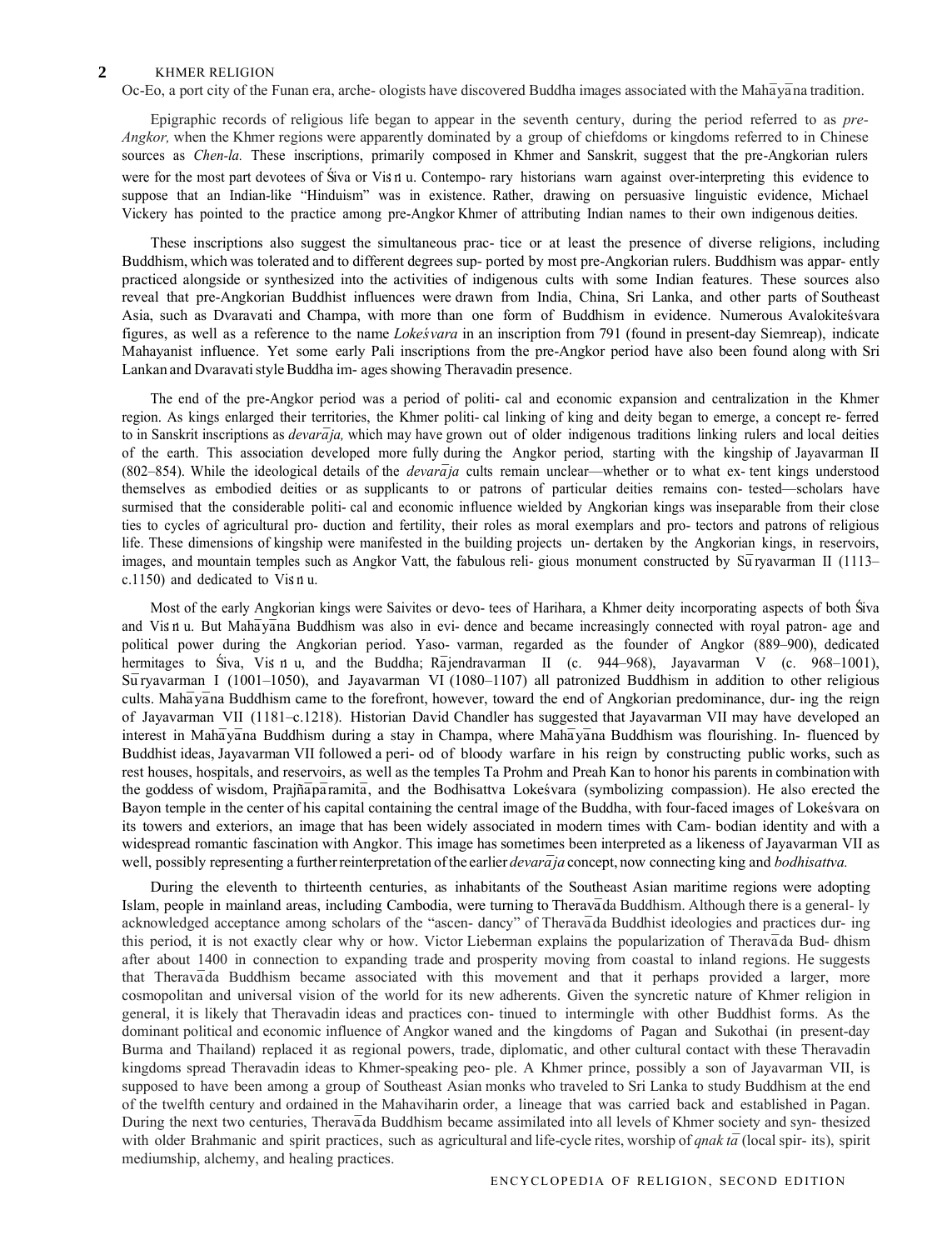## KHMER RELIGION **3**

During the post-Angkorian or "middle period," the population and agricultural centers of the Khmer region gradually shifted southward. While Khmer religion retained its syncretic character, Theravadin forms and idioms dominated. Cultural historian Ashley Thompson sees this move- ment reflected in the appearance of wooden Theravadin *viha¯ras* built adjacent to Angkorian Brahmanic stone tem- ples, and in the shift in iconography from images of deities such as Siva,

Vis n u, and Harihara to images of the Buddha. Pali replaced Sanskrit as the language of inscriptions and literature along with Khmer, and much of the classical Khmer literature was composed during this time. Along with the development of Buddhist interpretations of the *Ramakerti*, Khmer art and literature began to assume Theravadin ideas

of the relationship between Buddhist virtue and kingship, and merit-making and *karma;* they also developed an emphasis on the cosmic biography of the *bodhisattva* perfecting virtues in his different rebirths on the path to buddhahood, and a cosmology and ethical orientation reflecting notions of rebirth and moral development in the three-tiered world of the Trai  $Bh\overline{u}$ m. A sixteenth-century inscription translated by Thompson, for example, refers to the merit produced by a royal couple, the king's subsequent rebirth in Tus:ita Heav- en, and his resolve to become an *arahant* at the time of the Buddha Maitreya.

While Khmer scholars tend to situate the end of the middle period and the beginning of the modern period in the midnineteenth century with the advent of French colo- nial rule in 1863, a significant shift in the fate of modern Khmer Buddhism began to occur toward the end of the eigh- teenth century. From this point until the early nineteenth century, Cambodia was involved in almost continual warfare with its Siamese and Vietnamese neighbors, followed by un- rest and violence later in the nineteenth century, as a result of internal revolts, Buddhist millenarian rebellions, piracy, and banditry. The Buddhist material culture that had devel- oped during the middle period was damaged or destroyed as a result of this warfare and social chaos. A nineteenth-century Khmer official wrote in his memoir that in the late 1840s, once a relative peace was restored for the first time in more than a century, the countryside of Cambodia was "shat- tered," poverty and starvation were apparent everywhere, and Buddhist temples were destroyed or broken apart. Orphaned and poor, he recalled, "I knew only suffering and misery and my heart was broken. I wanted to ordain in the discipleship of the Lord Buddha… But in Vatt Sotakorok there were no *Dhamma-attha-sastra-pali* [Buddhist scriptures] and in the *vatt* [temple] where I was ordained as a *bhikkhu*, there remained only ignorant and backward monks."

The destruction of Buddhist texts, temples, educational facilities, and generations of scholar-monks over a sustained period of time, as well as the weakening of the Cambodian monarchy, the influence of Thai Buddhist reforms, and the colonial religious policiesimposed by the French, all contrib- uted to a shift in the religious landscape of Cambodia during and after the reign of King Ang Duong (r. 1848–1860). In his path-breaking work on Khmer Buddhism, which has also held wider repercussions for challenging a rigid historiogra- phy of a dominant Pali Theravadin tradition in the region, François Bizot has argued that Khmer Buddhism prior to the period of renovation initiated by Ang Duong was character- ized by strong Tantric influences, which were largely eradi- cated during the nineteenth and early twentieth centuries. Bizot's current translations seek to preserve remnants of these traditions, marginalized and preserved in the esoteric teach- ings, texts, and meditation practices of small numbers of adherents.

Beginning in 1848, when Ang Duong was installed on the Khmer throne under Siamese patronage, he initiated a Buddhist purification movement that lasted for nearly a cen- tury, and which formed the basis for the creation of modern Khmer Buddhism during the early decades of the twentieth century. Ang Duong, who composed a number of well- known literary works himself, gathered Buddhist-trained li- terati in his court, and turned his attention toward revitaliz- ing Buddhist education and rebuilding Buddhist material culture. The strong court ties with Siam, affinities between Khmer and Thai Buddhism, as well as the vibrancy of Bud- dhist literary culture in Bangkok during much of the nine- teenth century, led the Khmer to turn to Bangkok for Bud- dhist texts and education. Modern Khmer Buddhism, as it developed, was thus also strongly influenced by the Thai Buddhist reforms introduced in the nineteenth century by King Mongkut and his sons, King Chulalongkorn and (in the Khmer transliteration) Supreme Patriarch Vajiraña- navarorasa.

This Siamese influence is evident in the biographies of the two leading Khmer monks of the nineteenth century, who both received their ordinations in Bangkok. Samtec Brah: Sanghara j D<u>īen</u> (1823–1913), the *sam gha* chief who oversaw most of the Buddhist renovation in Cambodia, was captured as a prisoner of war by the Siamese army as a young boy and taken to Bangkok as a slave, where he became connected to the entourage of the exiled Ang Duong. D $\overline{1}$ en was ordained as a novice at the age of eleven, and by the time he was ordained as a monk in 1844, he had already won the notice of Rama III for his brilliance. By the age of twenty- five, his reputation as a scholar and monk-scribe was well es- tablished in monastic circles in Bangkok, and his works included a translation of the *Trai Bhum* from Thai, as well as the  $\overline{patimokkha}$ , a section of the Vinaya or monastic code regularly recited by monks. Dien returned to Cambodia at the request of Ang Duong to head up the restoration of Buddhism in the kingdom, and following a Thai model of administrative centralization, he began to conduct the first of several reorganizations of the *sam*: *gha* that occurred between the 1850s and 1880. Appointed to the rank of supreme patri- arch in 1857, Dīen also instituted monastic Pali exams, be- ginning in 1858. He retained his close connections with the Khmer throne during Norodom's reign (r. 1864–1904), and was venerated by the general populace until his death in 1913.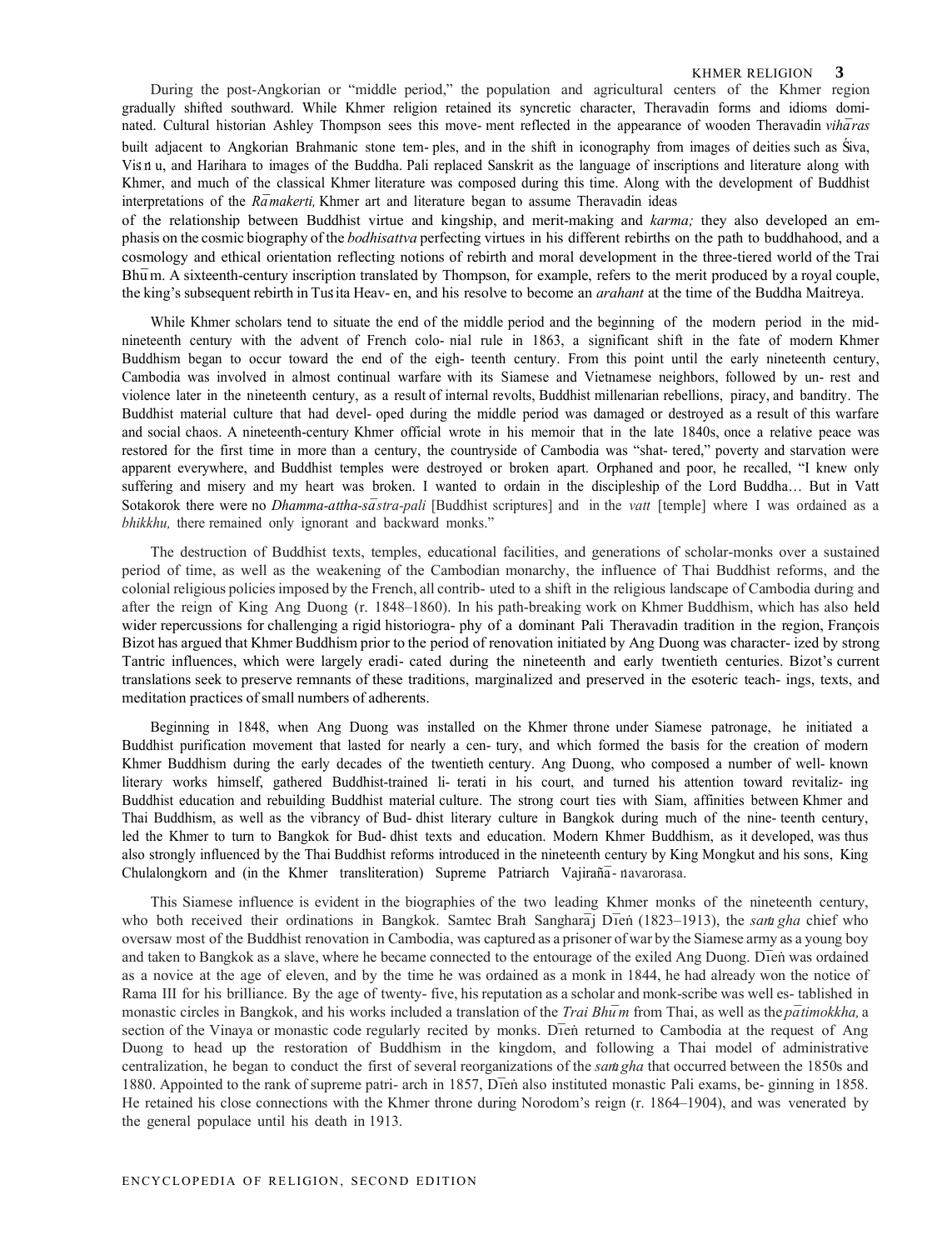## **4** KHMER RELIGION

The other highly regarded Khmer monk of the nineteenth century was Samtec Brah Sugandhadhipat $\bar{1}$  Pan (c.1824–1894), the monk credited with the importation of the Dhammayutnik $\bar{a}$ y (Mongut's reformist sect) to Cambodia. Born in Battambang, Pan was ordained as a novice in 1836 at Vatt Bodhival in Battambang; in 1837 he went to Bangkok to study Pali, his biography states, because of "the deplorable state of Buddhist education in his [natal] pagoda." He was ordained in the Mahanikay sect as a *bhikkhu* at the age of twenty-one, but in 1848, he was exposed to an influential teacher of the Dhammayut sect; one biography states that he also studied Pali under the direction of Mongkut, who was still in the monkhood at this time. Pan reordained as a Dhammayut *bhikkhu* in 1849, with Mongkut presiding at the ceremony.

The date of  $\overline{Pan}$ 's return to Cambodia and the founding of the Dhammayut sect in Cambodia has been attributed to the reigns of both Ang Duong and Norodom, either in 1854 or 1864. While the exact date is uncertain, it is clear that in symbolic and political terms, the erudite monk  $\overline{Pan}$ —and with him, the establishment of the Dhammayut sect emanated from the highest court circles in Bangkok. Pa $\overline{a}$ n was accompanied on his return to Cambodia by a number of Siamese monks, who presented the kingdom with a collection of eighty Siamese texts, presumably the *tipit*:*aka,* which had been "lost" in Cambodia during the years of warfare. Under Norodom,  $\overline{Pan}$  constructed the seat of the Dhammayut order in Vatt Bodum Vaddey in Phnom Penh. He was apparently literate in Pali, Sanskrit, Thai, Lao, Burmese, and Mon, and could also read ancient Khmer inscriptions. Dhammayut sources suggest that he was an important compiler of Vinaya commentaries, monastic training manuals, and manuals on merit-making rituals.

While these two widely-respected and well-educated monastic leaders were able to foster the renovation of Buddhism envisioned by Ang Duong from the 1850s onward, monks and novices seriously interested in advanced Pali studies were still better served in Bangkok, usually after receiving a basic primary and novitiate education in Cambodia. Monastic biographical sources suggest that prior to about 1910, young boys studying in Khmer temples learned Khmer literacy, writing, arithmetic, vernacular religious literature such as *cpap'* (didactic poetry), *ja¯taka, lpaen*: (narrative poetry), and sometimes *kpuan* (manuals) or *tamra¯* (technical treatises) on astrology, medicine, or ritual procedures. Monks and novices who traveled to Bangkok for study or text collection purposes, such as Ukña Suttantaprija Ind (1859–1924), Brah Mahavimaladhamm Thon<sup>i</sup> (1862– 1927), and Brah: Mas-Kan̆ (1872–1960), encountered new methods of Pali grammar instruction, translation, and textual analysis that went beyond the older pedagogical traditions employed in most Khmer monasteries of the day of rote memorization, often without clear understanding of the Pali verses being chanted.

Although the Dhammayutnik $\bar{a}$ <sub>y</sub> imported from Siam and patronized by the royal family never took wide hold out-

side of urban areas, the wider imprint of Thai reformism influenced young Khmer monks in the more traditional Mahanikay order in Cambodia. These young monks, led in particular by Chuon Nath (1883–1969) and Huot Tath (1891–1975), pushed for a series of innovations in the Khmer *sam* gha beginning in the early twentieth century: they advocated the use of print for sacred texts (supplanting the traditional inscription of palm-leaf manuscripts mandated by *sam gha* officials for Buddhist texts into the 1920s in Cambodia); a higher degree of competence in Pali and Sanskrit studies among monks; a vision of orthodoxy based on understanding of Vinaya texts for both *bhikkhu* and laypersons; and modernization in pedagogical methods for Buddhist studies. As the modernist and reformist ideas of Nath and That developed, the two monks came to champion the understanding and practice of a rationalistic, scripturalist, demythologized Buddhism, similar in many respects to the reformed Buddhism of Mongkut.

Chuon Nath, often considered to be the greatest Khmer monk of the twentieth century, was born in Kompong Speu and ordained as a *bhikkhu* at Vatt Bodhi Priks in Kandal in 1904; he was educated as a novice first at Vatt Bodhi Priks and later at Vatt Un n a<sup>l</sup>om. After his ordination as a *bhikkhu* he returned to Vatt Un  $n \overline{a}$ lom, where he continued his Pali studies under the direction of Brah Mahavimaladhamm Thon, who was in turn a student of Brah Samtec Sanghara $\overline{a}$ j Dien. Nath's younger colleague and long-time collaborator, Huot Tath, was also born in Kompong Speu, and was ordained in 1912 at Vatt Un  $n \overline{a}$ lom. Both men generated controversy and were held in scorn by some of their older colleagues within the Mahanikay during their early years as reformers, but they rose to prominent monastic ranks during the late 1920s and 1930s, serving as professors at the  $S\overline{a}l\overline{a}$ Pali and as key members of the Commission for the Production of the *tipit*:*aka.* Nath was appointed as *sam*: *gha* head in 1963; Tath followed as  $sanghar\overline{a}j$  in 1969, after Nath's death, holding this title until his execution by the Khmer Rouge in 1975.

The reforms envisioned by the faction of Nath and Tath were not uniformly accepted within the Khmer sam gha. Early attempts by Nath to introduce print met with resistance from established *samgha* officials and led to increasing factionalism between modernists and traditionalists within the Maha $\overline{n}$ nika $\overline{q}$ y that continued into the 1970s. The reformist efforts led by modernist monks did however coincide with both the pedagogical ideologies and political interests of French colonial administrators who backed Nath and Tath in an effort to reinvigorate Buddhist education within the protectorate. The French administration took on the role of *sam gha* patron in part to foster European models of scientific education but also, fearing Siamese and Vietnamese influence, to stem the flow of Khmer Buddhist literati to Bangkok, as well as the movement of monks within French Indochina. The modernist agenda also helped to counter the influence of millenarian Buddhism in the provinces, which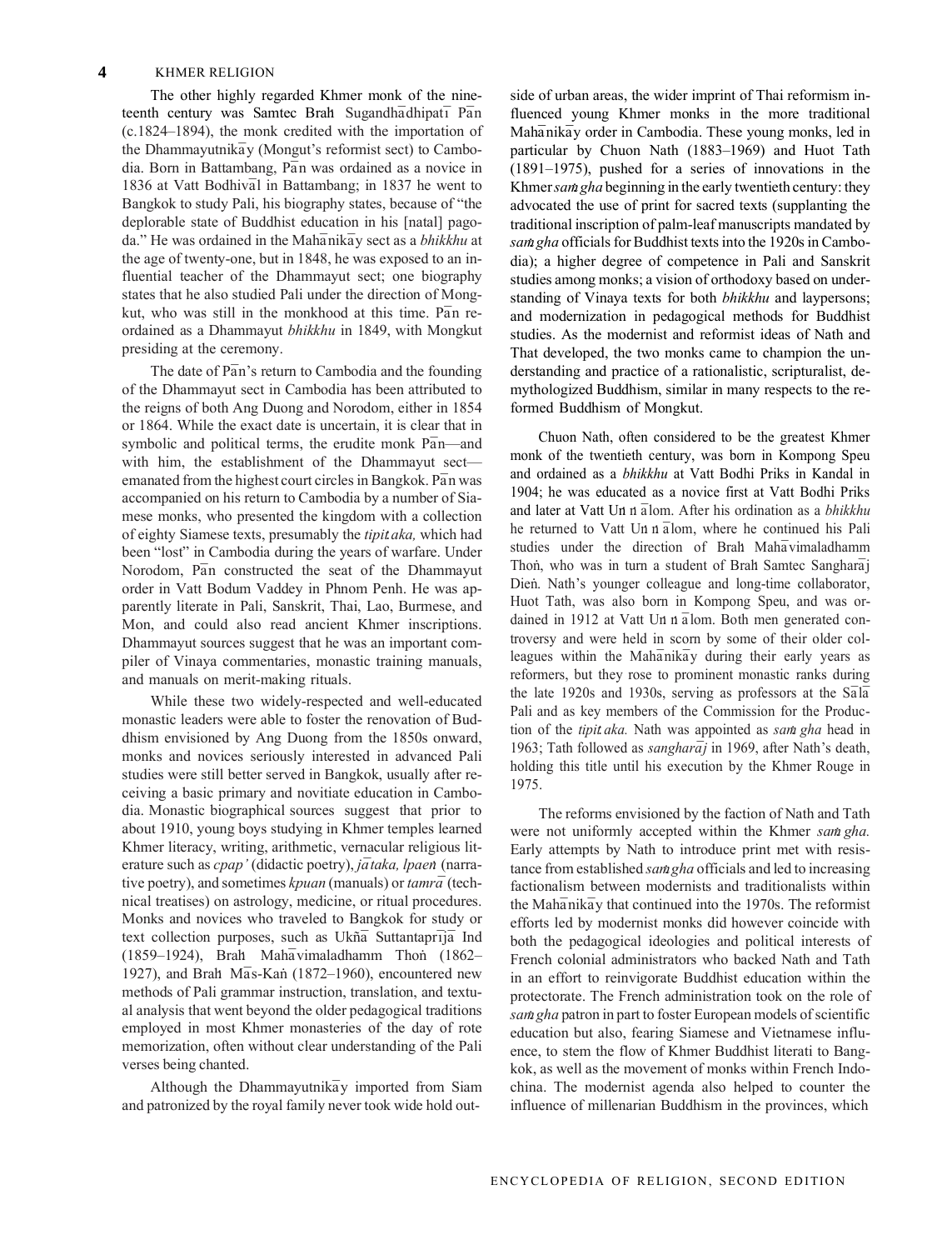threatened French rule. In French Cambodia, as well as in southern Vietnam, peasant insurrections linked anticolonialism with predictions of a Buddhist *dhammik* ("righteous ruler") who would usher in the epoch of the Buddha Maitreya.

The Buddhist reform movement advocated by Nath, Tath, and their fellow professors and scholars at the  $S\overline{a}l\overline{a}$ Pali—known initially as Dharm-thm<sub>1</sub> ("modern *dhamma*") and later as Dhammaka y or simply  $sm\bar{a}y$  ("modern") Buddhism—shaped the contours of official scholarly Buddhism in Cambodia as these reformers taught in advanced Buddhist educational institutions and *dhamma-*Vinaya schools, and prepared textual compilations. But this textually-oriented Buddhism was never the only or even the dominant expression of religious life in modern Cambodia, and even while a figure such as Chuon Nath was widely respected as a great scholar, he was also venerated by the Cambodian populace as the possessor of extraordinary powers of *iddhi*, such as the ability to understand the speech of birds.

In urban as well as rural areas, Khmer religious life during most of the twentieth century was deeply ritualistic, involving the daily or seasonal worship of deities of the earth, water, rice fields, and cardinal directions, as well as local tutelary spirits and ancestors, along with the care and manipulation of the relationships between humans and these powerful spirit beings. (Some of these generalizations remain current, but since so many aspects of Khmer life were altered after 1975, it is more accurate to confine these descriptions to the pre-1975 religious context documented by ethnographers such as Eveline Porée-Maspero and May Ebihara). Spirit houses in fields and outside of houses were often attended daily, while shrines within the house were maintained for ancestor spirits, known as  $meb\bar{a}$ , whose dissatisfaction or disapproval could potentially cause illness in family members. While Buddhist monks were invited to offer prayers and blessings or sprinkle sacred water at weddings, funerals, housewarmings, and other life-cycle events, other religious practitioners besides monks often presided at these kinds of events. These included  $\overline{a}$ *ch* $\overline{a}$ *ry*, lay teachers at the *vatt* who assisted with life-cycle rituals, protective amulets, and so on; *gru¯ Khmaer,* traditional healers who could diagnose and cure many illnesses, including those connected with the spirit world;  $r\bar{u}p$  *arakkh*, spirit mediums who could communicate with the spirits of the dead, *arakkh;* and *chmap,* midwives who assisted with the rites and practices necessary to assure safety for mothers and infants during the highly vulnerable passage of childbirth.

The ethical ideas underlying these religious practices reflect several central themes. First and perhaps most important, is a belief in the efficacy of the law of *karma* (*kamm* in Khmer). Summarized by the contemporary Khmer monk Venerable Maha Ghosananda, thislaw states: "*Karma* means action. . . . I am the owner of my *karma.* And the heir of my *karma.* I am related to my *karma,* and abide supported by my *karma.* Whatever *karma* I shall do, whether good or

evil, of that I will be the heir. What we do we will reap, what we sow we will reap." Given this understanding, moral behavior and especially the attainment of high levels of moral purification—most often by monks and other religious virtuosos—were highly valued. But even for lay people, religious participation was marked by the frequent ritual invocation of the five Buddhist precepts (*s¯ıl pram*: in Khmer: to abstain from taking life, stealing, false speech, improper sexual relationships, and the use of intoxicants), as well as by ceremonies of homage and taking refuge in the "triple gem" (the Buddha, *dhamma,* and *sam*: *gha*), and by merit-making through offering gifts of food and robes to monks, through the copying or dedication of Buddhist texts, and for those with enough means, through sponsoring religious building projects. Gratitude to parents or teachers, to whom one could dedicate merit, and veneration toward monks, the king, and the nation were increasingly intertwined with ideologies of merit-making during the twentieth century. A Khmer proverb translated by Bounthay Phath conveys the understanding of impermanence and *dukkha* that inscribed the religious ethos of her childhood in Phnom Penh during the 1950s and 1960s: "Wherever one goes, suffering will go along just as the shadow follows the body."

While modernist *sam gha* officials and scholarly Buddhists in the 1920s and 1930s sometimes decried the religion practiced by the majority of Khmer as "non-Buddhist," for the most part, the spirit practices, Brahmanist court rituals, ancestor propitiation, and healing cults amply documented by ethnographers coexisted with reformist forms of Therava da Buddhism. This complementarity between "popular" and textual interpretations of Buddhism was visible even in 1930 when the Buddhist Institute was established under the directorship of French curator Susanne Karpelès, a French Indologist who promoted Nath's and Tath's reform Buddhism; Karpelès and her staff happily orchestrated colorful processions and merit-making festivals in the countryside as they collected copies of Buddhist manuscripts for the Buddhist Institute and Royal Library. The major project of the institute was to produce a critical Khmer-Pali printed edition of the Tipit aka, culled by a commission of Buddhist scholars from palm-leaf manuscripts donated by the Khmer populace, and finally completed in 1968. After 1930, the Buddhist Institute continued to lead the development of modern Buddhism in Cambodia, and historian Penny Edwards has argued for its role as a site for imagining Khmer nationalism. Monks were among the most prominent dissidents against the French colonial regime, and the institute also helped give rise to the development of the Communist Party in Cambodia; Mean (Son Ngoc Minh) and Sok (Tou Samouth), later leaders of Khmer communism, were both recruited by Susanne Karpelès for Buddhist education.

In spite of this early connection between Buddhism and the Communist Party, after the Khmer Rouge took power in April 1975, they quickly sought to eradicate Buddhism in Democratic Kampuchea. Ian Harris estimates that 63 per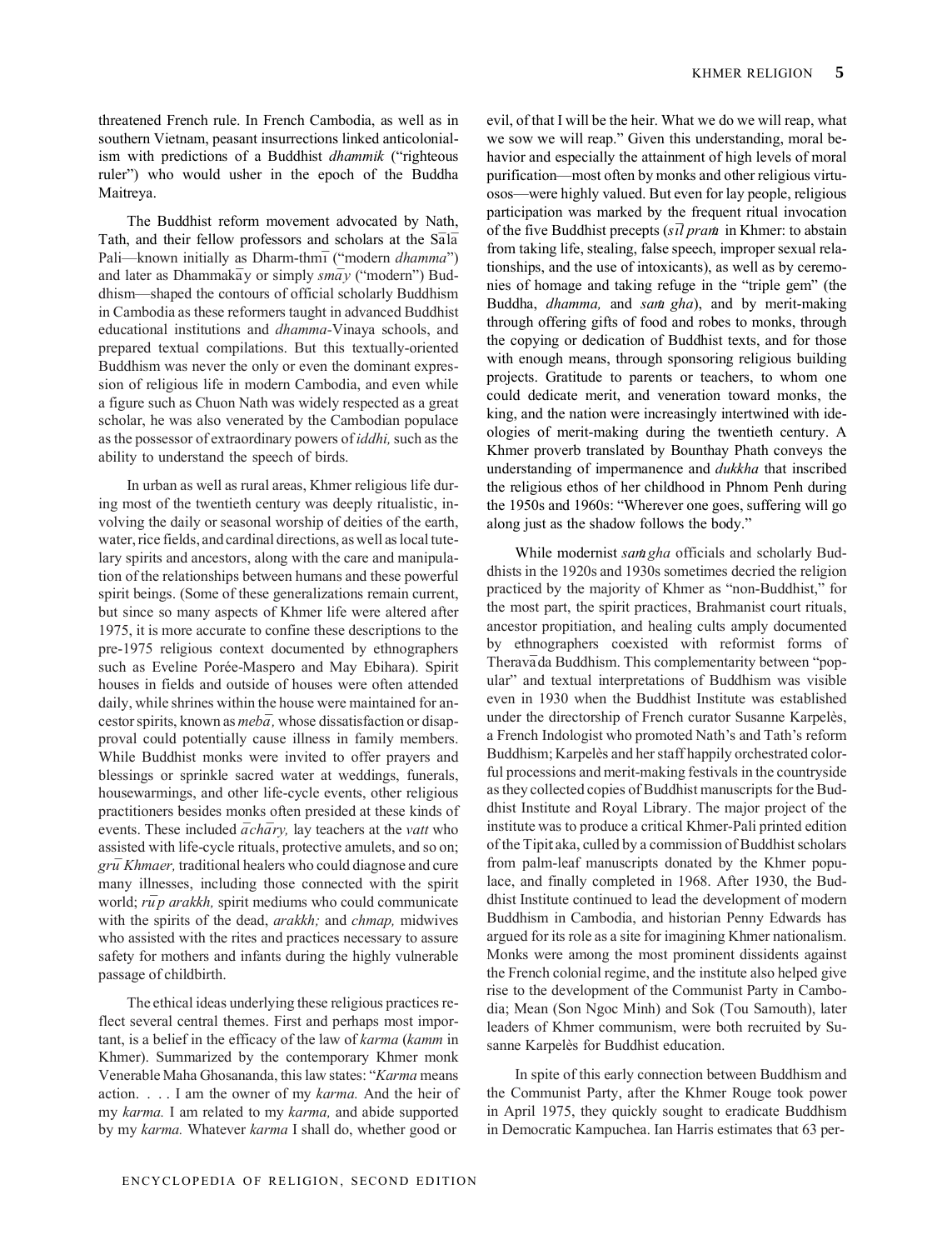cent of monks died or were executed during the Democratic Kampuchea years; many others were forced to disrobe, Buddhist monasteries were destroyed or used for other purposes, Buddhist text collections were discarded, and Buddhist practices were forbidden. Nearly two million people died as a result of Khmer Rouge policies enacted between 1975 and 1979.

Since the Vietnamese invasion of 1979 that brought an end to the murderous Democratic Kampuchea regime, Buddhism has slowly reemerged in Cambodia, in some ways resembling Buddhism before 1975 and in other ways altered. The People's Republic of Kampuchea allowed the reorganization of the Khmer *sam gha* under the Venerable Tep Vong, but imposed severe restrictions on Buddhist participation and expression. These were gradually lifted by the People's Republic of Kampuchea and the subsequent (1989) State of Cambodia government. Since 1989, many temples (*vatt*) have been rebuilt, often from contributions by overseas Khmer, and Buddhist life has been widely reconstituted.

Research by anthropologists John Marston and Judy Ledgerwood, among the first to begin to document the new religious context, suggests that older strains of Khmer Buddhist thought, such as tensions between "modernists" ( $s$ *ma* $\overline{y}$ ) and "traditionalists" ( $pur\overline{a}n$ ), as well as millenarian movements (connected in some cases with the nineteenth-century versions), have reemerged in this new period. Ledgerwood's work has also begun to document the ways in which contemporary political leaders such as Hun Sen are returning to the pre-revolutionary model of political rulers as patrons of the *sam*: *gha* in order to establish authority and legitimacy. On the other hand, the loss of so many monks, intellectuals, and texts and a whole generation of young lay people raised without any religious education during the Democratic Kampuchea period is seen by some contemporary Buddhist leaders as a major obstacle to the rebuilding process and an irreparable break with the past. The traumatic experience of the Democratic Kampuchea period and its aftermath has in some cases ushered in new kinds of cynicismand questioning of basic Buddhist truths, such as the efficacy of the law of *karma;* in contemporary Phnom Penh, the classic karmic formula, "If you do good, you will receive good in return; if you do evil, you will receive evil," is sometimes sardonically rephrased to reflect a widespread perception of governmental corruption: "If you do good, you will receive good; if you do evil, you will receive a car." Other contemporary Khmer now identify even more strongly with Buddhism; many seek to remember the dead through merit-making ceremonies or to ease traumatic memories through meditation practice. Lay meditation movements have begun to flourish in Phnom Penh, a trend already decades old in other Theravadin countries such as Burma and Thailand.

As diasporic Khmer establish new Buddhist centers around the world in cities such as Lowell, Massachusetts, and Long Beach, California, and as Japanese and Western Buddhists and aid workers visit Cambodia, new global Buddhist

ideas are reaching contemporary Khmer Buddhists, including "engaged Buddhism," models for Buddhist-led care for AIDS patients, and human rights education and conflict mediation techniques taught through the medium of Buddhist concepts. The internationally known Khmer monk, Maha $\overline{a}$ Ghosananda, a student of Gandhian ideas, began leading peace marches across Cambodia in 1989 known as  $dhammaya^T$  (*dhamma* pilgrimages), which crossed war zones and called attention to injustices in contemporary society. Nadezhda Bektimirova reports that after the 1997 coup, seven hundred monks marched for peace in Phnom Penh, carrying the slogan "May peace come to the home of every Cambodian."

**SEE ALSO** Buddhism, article on Buddhism in Southeast Asia; Hinduism in Southeast Asia; Samgha, article on Samgha and Society in South and Southeast Asia; Southeast Asian Religions, article on Mainland Cultures.

## **BIBLIOGRAPHY**

- The classic, indispensable synthetic work on Khmer history is David Chandler's *A History of Cambodia,* rev. 3d ed. (Boulder, Colo., 2000). *The Khmers,* by Ian Mabbett and David Chandler (Oxford, 1995), emphasizes early Khmer history. The essays by Keith Taylor, Ian Mabbbett, J. G. De Casparis, Barbara Watson Andaya, and Anthony Reid in *The Cambridge History of SoutheastAsia,*vol. 1:*FromEarly Times to c. 1800,* edited by Nicholas Tarling (Cambridge, UK, 1992), along with Victor Lieberman's *Strange Parallels: Southeast Asia in Global Context, c. 800–1830* (Cambridge, 2003), can provide a picture of the history and development of the Khmer in a larger regional perspective. Chandler, a student of Paul Mus and strongly influenced by his theories about indigenous culture, reflects the turn toward producing "autonomous" histories of Southeast Asia. Together with Ian Mabbett, he translated and edited Mus's *India Seen from the East: Indian and Indigenous Cults in Champa* (Cheltenham, Australia, 1975). While Indianization theories have been challenged, George Coedès's *The Indianized States of Southeast Asia,* translated by Sue Brown Cowing, remains an important comprehensive regional treatment of Southeast Asia. Louis Finot's *Le Bouddhisme, son origine, son evolution* (Phnom Penh, 1956), which shares the Indianization bias, was written in the early 1920s in part to convey this notion to Khmer Buddhist monks. It deals primarily with Indian Buddhist history rather than Khmer Buddhism, and was influential for both Chuon Nath and Huot Tath, who studied Buddhist history and epigraphy with Finot in Hanoi in the early 1920s.
- Bizot's most important work, in which he lays out his theory of Tantric influence in Cambodia, is *Le Figuier à cinq branches* (Paris, 1981); he continues to translate and publish vernacular works in this vein. Relatively few synthetic works are available on Khmer Buddhist history in European languages. Ian Harris' new *Cambodian Buddhism: History and Practice* (Honolulu, 2004), drawing primarily on European sources, provides a much-needed overview of Khmer Buddhist history. This work can be supplemented with Charles F. Keyes, "Communist Revolution and the Buddhist Past in Cambodia," in *Asian Visions of Authority: Religion and the Modern*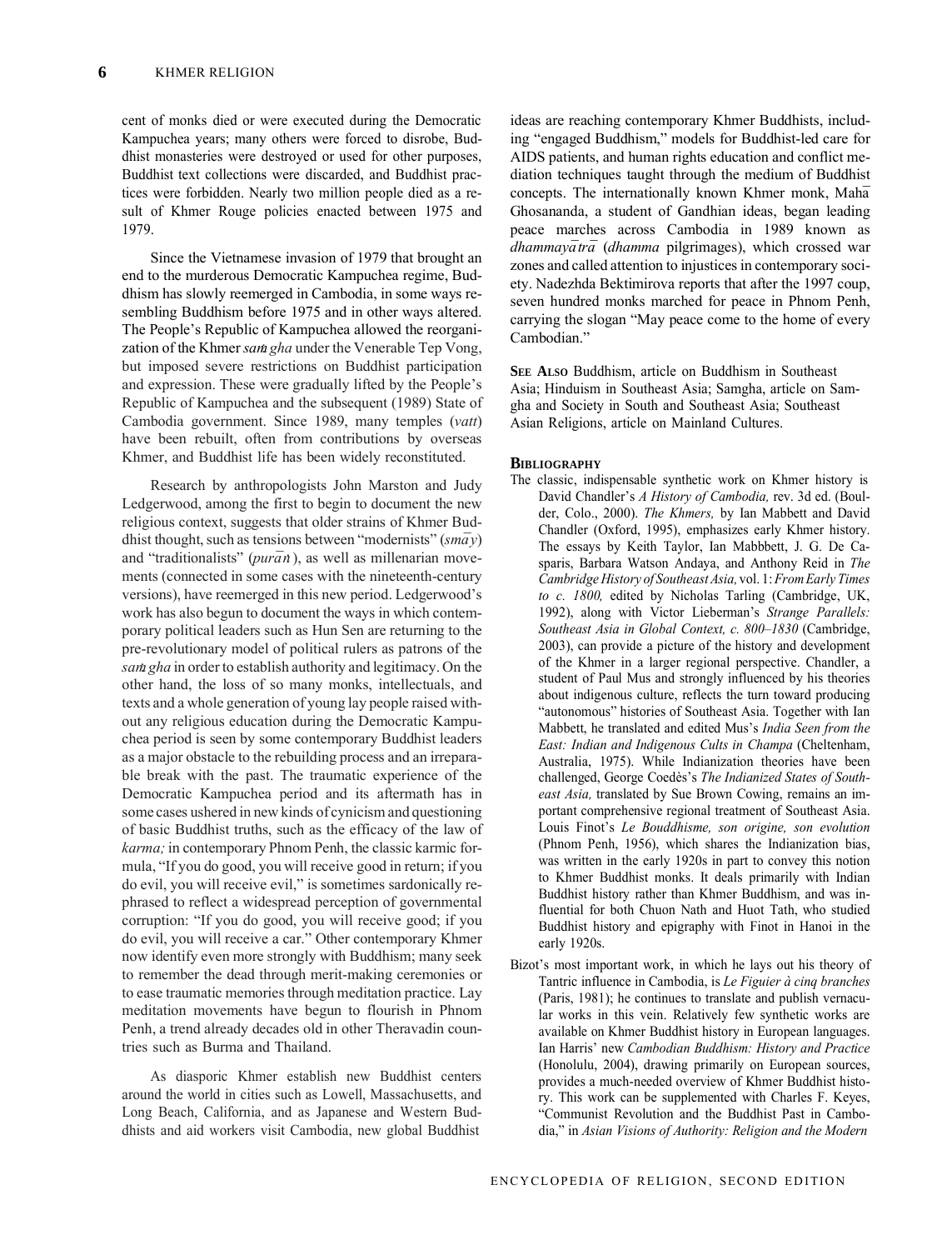*States of East and Southeast Asia,* edited by Charles F. Keyes, Laurel Kendall, and Helen Hardacre (Honolulu, 1994), and the topical essays on historical and contemporary religion included in *History, Buddhism, and New Religious Movements in Cambodia,* edited by John Marston and Elizabeth Guthrie (Honoloulu, 2004). In Khmer, Huot Tath has a history of Khmer Buddhism called *Brah*: *buddh-sa¯sana¯ nau Prates Kambhuja¯ Sankhep* (An abbreviated account of Buddhism in Kampuchea; Phnom Penh, 1961).

- Michael Vickery's brilliant and meticulous reading of Khmer epigraphy and other historical sources in *Society, Economics, and Politics in Pre-Angkor Cambodia: The 7th–8th Centuries* (Tokyo, 1998) treats the pre-Angkor period, while Ian Mabbett's *Patterns of Kingship and Authority in Traditional Asia* (London, 1985) and Stanley Tambiah's *World Conqueror and World Renouncer* (Cambridge, U.K., 1976) examine historical relationships between kingship and religion in Cambodia and elsewhere in the Theravadin world. Helpful works on Angkor (and after) include the collected essays in *Sculpture of Angkor and Ancient Cambodia: Millennium of Glory,* edited by Helen Ibbitson Jessup and Thierry Zephir (Washington, D.C., 1997); Charles Higham's *The Civilization of Angkor* (Berkeley, 2001); and Eleanor Mannikka's *Angkor Wat: Time, Space, and Kingship* (Honolulu, 1996). Michael Vickery's Yale University dissertation, "Cambodia After Angkor: The Chronicular Evidence for the Fourteenth to Sixteenth Centuries" (1977), and Ashley Thompson's "Introductory Remarks Between the Lines: Writing Histories of Middle Cambodia," in *Other Pasts: Women, Gender and History in Early Modern Southeast Asia,* edited by Barbara Watson Andaya (Manoa, Hawai'i, 2000), both deal with post-Angkorian epigraphy. Reid's edited volume *Southeast Asia in the Early Modern Era: Trade, Power, and Belief* (Ithaca, N.Y., 1993), and Khin Sok's *Le Cambodge entre le Siam et le Viêtnam (de 1775 à 1860*) (Paris, 1991), take different approaches, one broadly cultural and regional, one closely focused on Khmer social stratification and political history, but both help one to understand Khmer society in the late middle/ early modern period. David Chandler's "Going Through the Motions: Ritual Aspects of the Reign of King Duang of Cambodia, 1848–1860" in *Facing the Cambodian Past,* by David Chandler (Chiangmai, Thailand, 1996), discusses royal patronage of Buddhism on the eve of colonialism.
- There are a number of helpful works in reference to Khmer literature, which is largely religious in nature. Saveros Pou's work is extensive, but of special note in reference to religion is her study, *Études sur le Ra¯makerti (XVI–XVII siècles)* (Paris, 1977), and her translation and analysis of the *cpap', Guirlande de Cpa¯p'* (Paris, 1988). François Bizot's *Ra¯maker ou l'amour symbolique de Ramet Seta* (Paris, 1989) is a study and translation of a Khmer version of the text used as a manual for the practice of Tantric meditation in which the Buddhist adept follows the journey of  $R\overline{a}m$  as a form of spiritual instruction. A contemporary oral version of the *Ramakerti* used for ritual purposes has been collected and edited by Pic Bunnin as *Ra¯makerti bol daoy Ta¯ Say* (*Ra¯makerti* as recited by Grandfather Say [Phnom Penh, 2000]).Khing Hoc Dy has written a comprehensive survey of Khmer literature and authors,*Contribution àl'histoire de lalittératurekhmère:Littérature de l'epoque "classique" (XVème–XIXème siècles*) (Paris, 1990), and*Ecrivains et expressionslittéraires duCambodgeau*

*XXème siècle* (Paris, 1993), as has Judith Jacob in her highly useful *The Traditional Literature of Cambodia: A Preliminary Guide* (Oxford, 1996). In Khmer, the most-cited work on literature is by L<sub>1</sub> Dham Ten, *Aksarsastr Khmaer* (Khmer literature [Phnom Penh, 1961]).

- The classic work on colonial Buddhism is still Adhémard Leclère's *Le bouddhisme au Cambodge* (Paris, 1899); this work is particularly useful for its records of Leclère's conversations with Khmer monks of the period. His numerous translations of Buddhist vernacular works from the period are also available. Alain Forest's *Le Cambodge et la colonisation française: Histoire d'une colonisation sans heurts(1897–1920)*(Paris, 1990) touches on many aspects of Buddhist organization during the French Protectorate period, and *The French Presence in Cochinchina and Cambodia: Rule and Response (1859–1905)* by Milton E. Osborne is especially helpful for understanding millenarianism (Ithaca, N.Y., 1969). Essays by Penny Edwards and Anne Hansen in *History, Buddhism, and New Religious Movements in Cambodia* (cited above) treat the role of religion in "imagining" Khmer identity during the colonial period. The most helpful published source in Khmer on the early twentieth century is Huot Tath's memoir *Kalyamitta rabas' khñu* (My *Kalya¯mitta* [Phnom Penh, 1993]). Bunchan Mul's essay "The Umbrella War of 1942" in *Peasants and Politics in Kampuchea, 1942–1981,* edited by Ben Kiernan and Chantou Boua (London, 1982) considers later involvement of monks in anticolonialism, and the introductory chapters of Ben Kiernan's *How Pol Pot Came to Power* (London, 1985), offer a tightly condensed overview of Buddhist developments during the colonial period. Many Khmer reformist writings from 1914 and later are still available; they were often reprinted decades later (without revision) by the Buddhist Institute. These are largely Buddhist ethical works by monk-scholars such as Um-S $\bar{u}$ r and Lv $\bar{i}$ -Em, as well as Nath and Tath. Tauch Chhuong's oral historical work, *Battambang during the Time of the Lord Governor,* which contains chapters on religious life in Thai-ruled Battambang, was translated by Hin Sithan, Carol Mortland, and Judy Ledgerwood (Phnom Penh, 1994).
- In addition to the ethnographic works on Khmer ritual life discussed above, Eveline Porée-Maspero's *Étude sur les rites agraires des Cambodgiens* (Paris, 1962–1969), and May Ebihara's Columbia University Ph.D. dissertation, "Svay: A Khmer Village in Cambodia" (1968) and "Interrelations between Buddhism and Social Systems in Cambodian Peasant Culture" in *Anthropological Studies in Theravada Buddhism,* edited by Manning Nash et al., (New Haven, Conn., 1966); Ang Choulean's *Les êtres surnaturels dans la religion populaire khmère* (Paris, 1986); and Alain Forest's *Le culte des genies protecteurs au Cambodge: Analyse et traduction d'un corpus de texts sur les neak ta* (Paris, 1992), give a thorough treatment of spirit cults and practices. Work on Buddhism in the Democratic Kampuchea period is still emerging, but published works include Yang Sam, *Khmer Buddhism and Politics 1954–1984* (Newington, Conn., 1987), and Boua Chanthou, "Genocide of a Religious Group: Pol Pot and Cambodia's Buddhist Monks" in *State Organized Terror: The Case of Violent Internal Repression* (Boulder, Colo., 1991). Many works are available on diasporic Khmer religion, including several essays collected in *Cambodia Culture Since 1975: Homeland and Exile,* edited by May Ebihara et